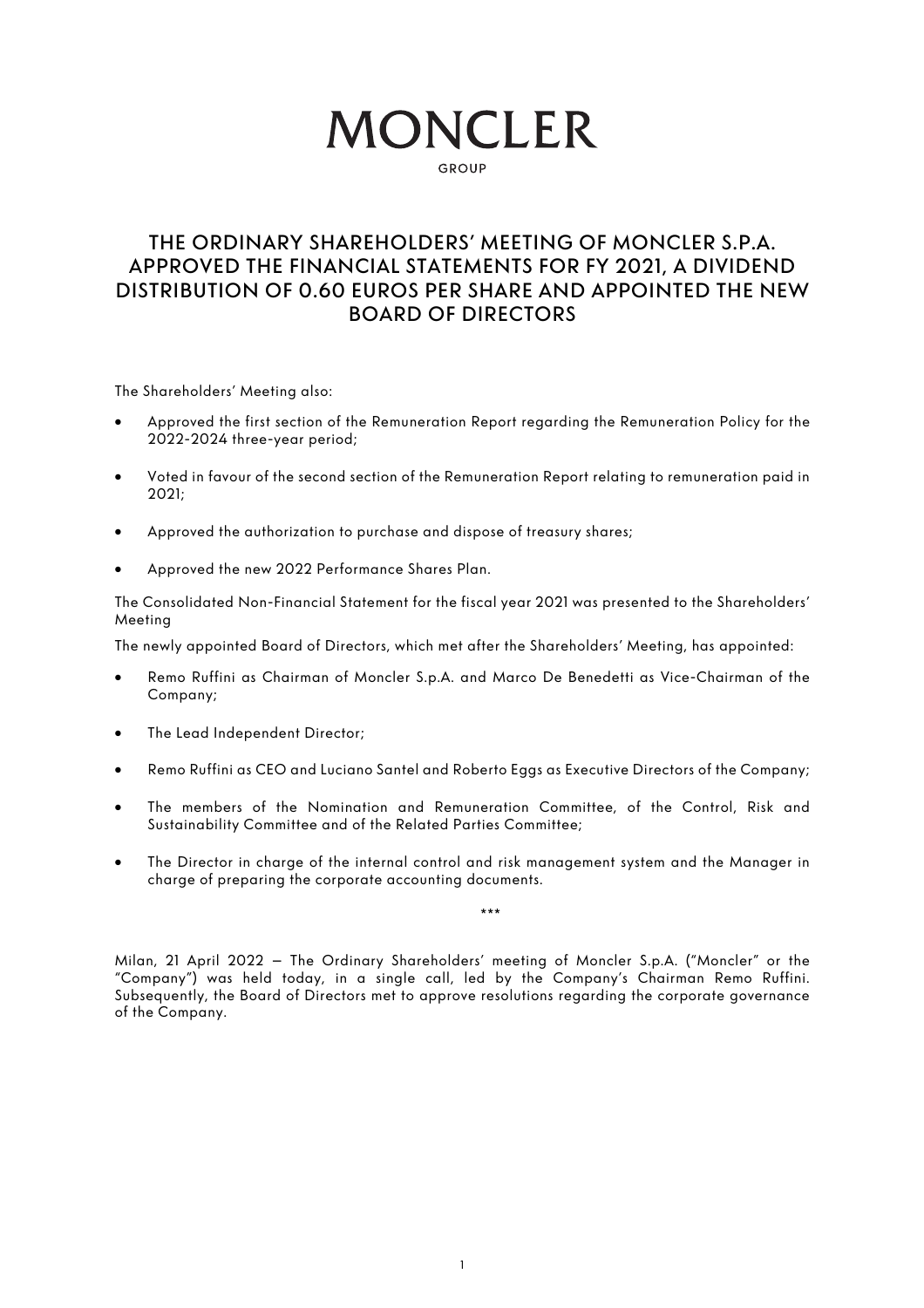#### Appointment of the new Board of Directors

The Ordinary Shareholders' Meeting has appointed the new Board of Directors for the three-year period 2022-2024 and confirmed the composition of 12 members. The Board of Directors will remain in charge until the Shareholders' Meeting is called to approve the Financial Statements as of 31 December 2024.

On the basis of the two lists that were submitted, the following Directors have been appointed:

1) Remo Ruffini

- 2) Diva Moriani (Independent Director)
- 3) Carlo Rivetti
- 4) Alessandra Gritti (Independent Director)
- 5) Marco De Benedetti
- 6) Jeanne Jackson\* (Independent Director)
- 7) Maria Sharapova\* (Independent Director)
- 8) Bettina Fetzer\* (Independent Director)
- 9) Robert P. Egg
- 10) Luciano Santel

11) Gabriele Galateri di Genola (Independent Director)

drawn from the list submitted by the shareholder Double R S.r.l. (formerly Ruffini Partecipazioni S.r.l.), owning a shareholding representing 19.9% of Moncler's share capital, which received 82% of the votes.

#### 12) Guido Pianaroli (Independent Director)

drawn from the list submitted by a group of asset management companies and domestic and international institutional investors, owning in aggregate a shareholding representing 1,15869% of Moncler's share capital, which received 17,419% of the votes.

REMO RUFFINI comments: "Today marks an important moment as one business cycle is coming to an end, and another begins.

I would like to thank all the members of the outgoing Board of Directors for having accompanied us so far and for having contributed over these years to our path towards our digital transformation, continuous integration of sustainability into our business model and exploring ever new ways of engaging and communicating.

My particular thanks go to Nerio Alessandri, Virginie Morgon and Stephanie Phair who, after an exceptional journey together, step down.

I am also pleased to welcome Bettina Fetzer, Jeanne Jackson and Maria Sharapova who join our Board to reinforce our vision "Beyond Fashion, Beyond Luxury" with their remarkable backgrounds and experiences. Their perspectives and insights will bring further momentum to the Group's understanding of youth culture and community building, as part of our journey to connect to more and new audiences around the globe".

The lists, together with the documentation required by applicable regulations filed along with them, including curricula vitae of the members of the Board of Directors, are available at the Company's registered office in Milan, Via Stendhal 47, as well as on the Company's website at www.monclergroup.com, in the "Governance/Shareholders' Meeting" Section.

In the absence of proposals from the shareholders, the identification of the Chairman and Vice-Chairman was delegated, in accordance with the provisions of the Italian Civil Code, to the newly elected Board of Directors, which appointed Remo Ruffini as Chairman and Marco De Benedetti as Vice-Chairman.

The Shareholders' Meeting also resolved on the remuneration to be granted to the Board of Directors and set the maximum annual gross remuneration to be granted to the Board of Directors at a maximum of EUR 1,230,000 (of which EUR 20,000 for each Executive Director, EUR 100,000 for each Non-Executive Director and a further maximum of EUR 30,000 to each member for the participation to the internal Committees of the Board), remuneration which does not include the remuneration of Directors vested with particular offices.

\* A short biography can be found at the end of the press release.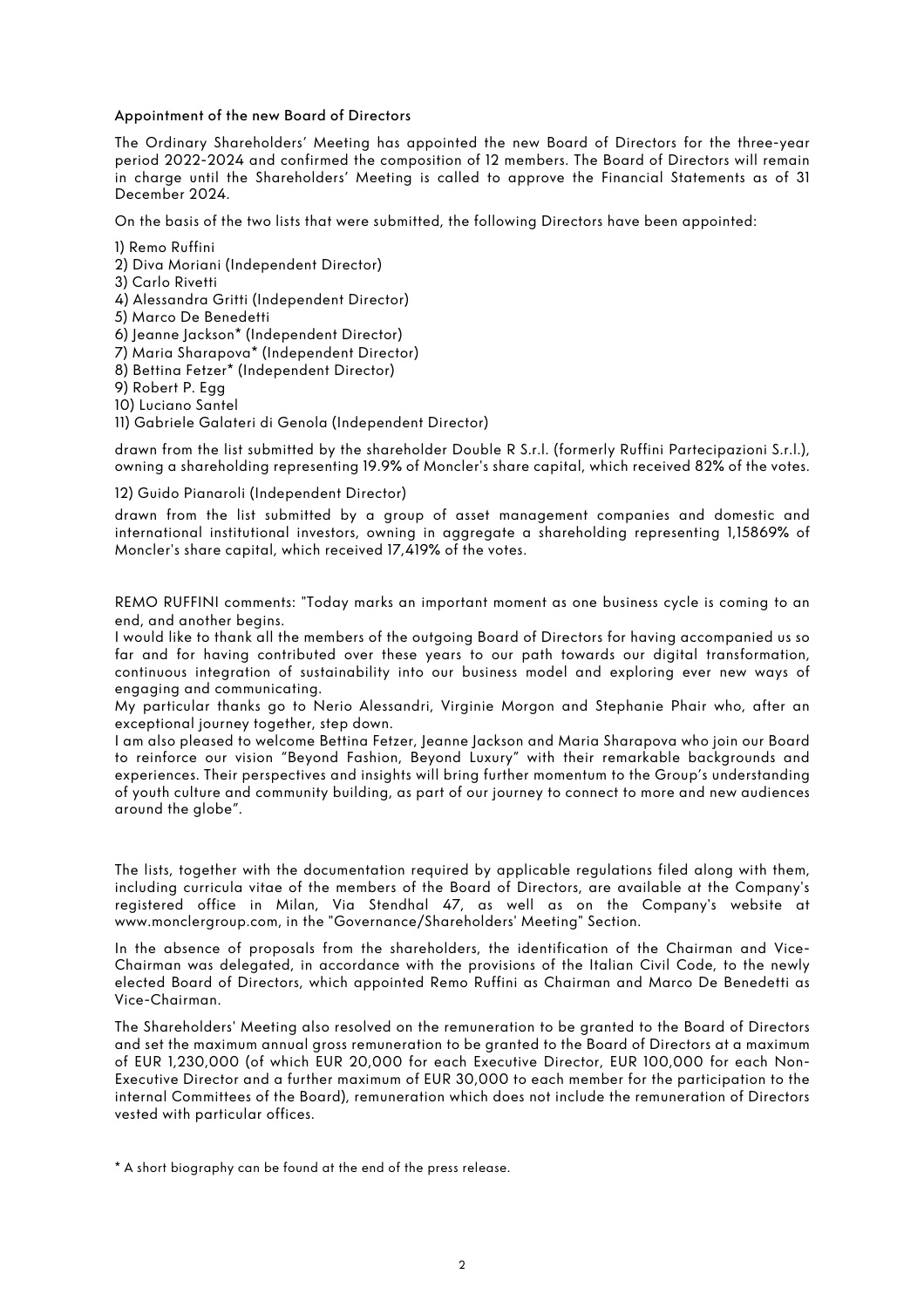To the best of the Company's knowledge, the following Directors hold shares in the Company as of today: Remo Ruffini<sup>1</sup> holds, through Double R S.r.l., 54,414,063 shares and, directly, 187,889 shares; Roberto Eggs holds 187,824 shares; Gabriele Galateri di Genola holds 1,420 shares; Carlo Rivetti2 holds, through Rivetex S.r.l., 7,680,413 shares; Luciano Santel holds 77,028 shares.

#### Financial Statements

The Ordinary Shareholders' Meeting approved the Financial Statements for the year ending 31 December 2021 and approved the distribution of a gross dividend of EUR 0.60 per share, for a total amount of EUR 161.7 million, without prejudice to the current number of shares entitled to payment to be determined on 24 May 2022.

The coupon date will be 23 May 2022, with payment on 25 May 2022. The consolidated financial statements for the year ending 31 December 2021 were also presented during the session and showed revenues of EUR 2,046.1 million up 44% cFX compared to the same period of 2020 and +28% cFX compared to 2019. These results include Moncler brand revenue equal to EUR 1,824.2 million and Stone Island brand revenue, consolidated since 1 April 2021, equal to EUR 221.9 million. Group net income, excluding the impact of the Purchasing Price Allocation and other costs related to the acquisition, was EUR 411.4 million in 2021.

#### Consolidated Non-Financial Statement

Moncler presented its 2021 Consolidated Non-Financial Statement, a report prepared separately from the Financial Statement.

The Consolidated Non-Financial Statement, which has been prepared in accordance with the provisions of Italian Legislative Decree 254/2016 and with the Global Reporting Initiative Sustainability Reporting Standards (GRI Standards), and which also takes into account several indicators provided by the Sustainability Accounting Standards Board (SASB), describes all the main social, environmental and economic activities performed during 2021 and it also publicly updates the work in progress of the medium to long-term goals of the Strategic Sustainability Plan, which is the expression of the Group's commitment to a sustainable growth taking into consideration wider stakeholders' interests.

#### Remuneration Report

The Ordinary Shareholders' Meeting approved the first section of the Report on the policy regarding remuneration and fees paid prepared by the Board of Directors pursuant to Article 123-ter of Legislative Decree no. 58 of 24 February 1998 (the "Consolidated Law on Finance") regarding the remuneration policy for the three-year period 2022-2024 and expressed a favourable opinion on the second section of the same Report relating to remuneration paid in 2021.

The Report on the policy regarding remuneration and fees paid is available on the Company's website at www.monclergroup.com, in the Sections "Governance/Shareholders' Meeting" and "Governance/Remuneration".

<sup>&</sup>lt;sup>1</sup> The indirect shareholding is held through the company Double R S.r.l. (formerly Ruffini Partecipazioni S.r.l.), 79.836% owned by Ruffini Partecipazioni Holding S.r.l., a company whose share capital is wholly owned by Remo Ruffini.

<sup>&</sup>lt;sup>2</sup> These are the shares held by Rivetex S.r.l., a company associated with Carlo Rivetti, and deriving from the Moncler share capital increase resolved on 25 March 2021 (and reserved for members of the Rivetti family, including Rivetex, at the time shareholder of Stone Island), pursuant to the agreements reached in the context of the aggregation with Stone Island.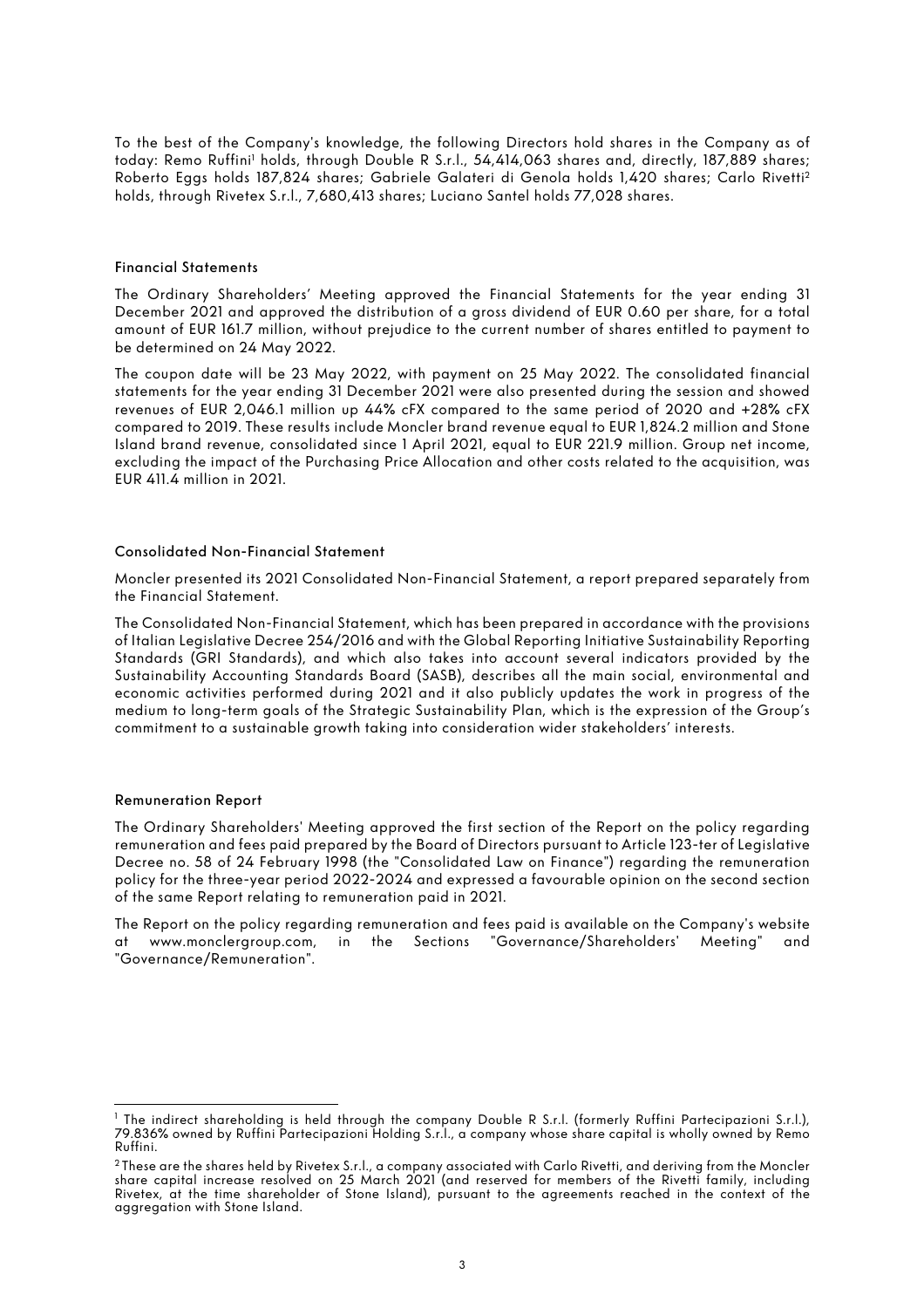#### Authorisation to purchase and dispose of own shares

The Ordinary General Meeting of Shareholders revoked, for the unexecuted portion, the authorisation to purchase and dispose of the Company's ordinary shares granted by a resolution of the General Meeting of Shareholders on 22 April 2021 and, at the same time, approved a new authorisation to purchase the Company's ordinary shares in accordance with the terms and conditions set out in the resolution proposal approved by the Board of Directors on 16 March 2022 and explained in the report available on the Company's website www.monclergroup.com, Section "Governance/Shareholders' Meeting".

The purpose of the authorisation to purchase and dispose of treasury shares is to enable the Company to purchase and dispose of its ordinary shares for the purposes permitted by law, which include: (i) support of liquidity and market efficiency; (ii) preservation for subsequent uses, including: consideration in extraordinary transactions, including exchange or sale of equity investments to be achieved by means of exchange, contribution or other act of disposition and/or use, with other parties, including use to service bonds convertible into shares of the Company or bonds with warrants; and (iii) use to service compensation plans based on financial instruments pursuant to Art. 114-bis of the Consolidated Law on Finance in favour of directors, employees or collaborators of the Company and/or its subsidiaries, as well as the free assignment of shares to Shareholders.

The authorisation provides for the purchase, also in several tranches, of ordinary shares without indication of nominal value, up to a maximum number that, taking into account the ordinary shares held from time to time in the portfolio by the Company and its subsidiaries, does not exceed 10% of the Company's share capital, it being understood that, within this overall maximum limit, purchases pursuant to Art. 144-bis, paragraph 1, letter c) of the Issuers' Regulations may be made up to a maximum number not exceeding 5% of the share capital.

It is envisaged that the purchase price of each share shall not be lower than the official stock market price of the Moncler share on the day prior to the day on which the purchase transaction will be carried out, decreased by 20%, and not higher than the official stock market price on the day prior to the day on which the purchase transaction will be carried out, increased by 10%, in compliance in any case with the terms and conditions established by Delegated Regulation (EU) No. 1052 of 8 March 2016 and by the accepted market practices from time to time, approved by the National Commission for Companies and the Stock Exchange, where applicable.

With reference to transactions involving the disposal of treasury shares, it is envisaged that they will be carried out in any manner deemed appropriate in the interest of the Company, in compliance with the laws and regulations in force at the time and in pursuit of the purposes set forth in the proposed resolution, including sales on regulated markets, in blocks and by means of an exchange or securities loan or free assignment.

The authorisation to purchase treasury shares is for 18 months from today's date. Authorisation for the disposal and/or use of treasury shares held in portfolio or that may be purchased is without time limits, due, inter alia, to the opportunity to allow the Board of Directors to avail itself of the maximum flexibility, also in terms of time, to carry out the acts of disposal of the shares.

It should also be noted that, as of today, Moncler holds a total of n. 4,871,676 treasury shares in its portfolio, equal to 1.8% of the share capital.

#### 2022 Performance Shares Plan

The Ordinary Shareholders' Meeting approved, pursuant to Art. 114-bis of the TUF, the adoption of a stock grant plan called "Performance Shares 2022 Plan" reserved to Executive Directors, Executives with Strategic Responsibilities, employees, collaborators and consultants of Moncler and its subsidiaries.

The information document relating to the Plan pursuant to Art. 84-bis and Annex 3 of CONSOB Regulation no. 11971/1999 is available on the Company's website at www.monclergroup.com, Section "Governance/Shareholders' Meeting".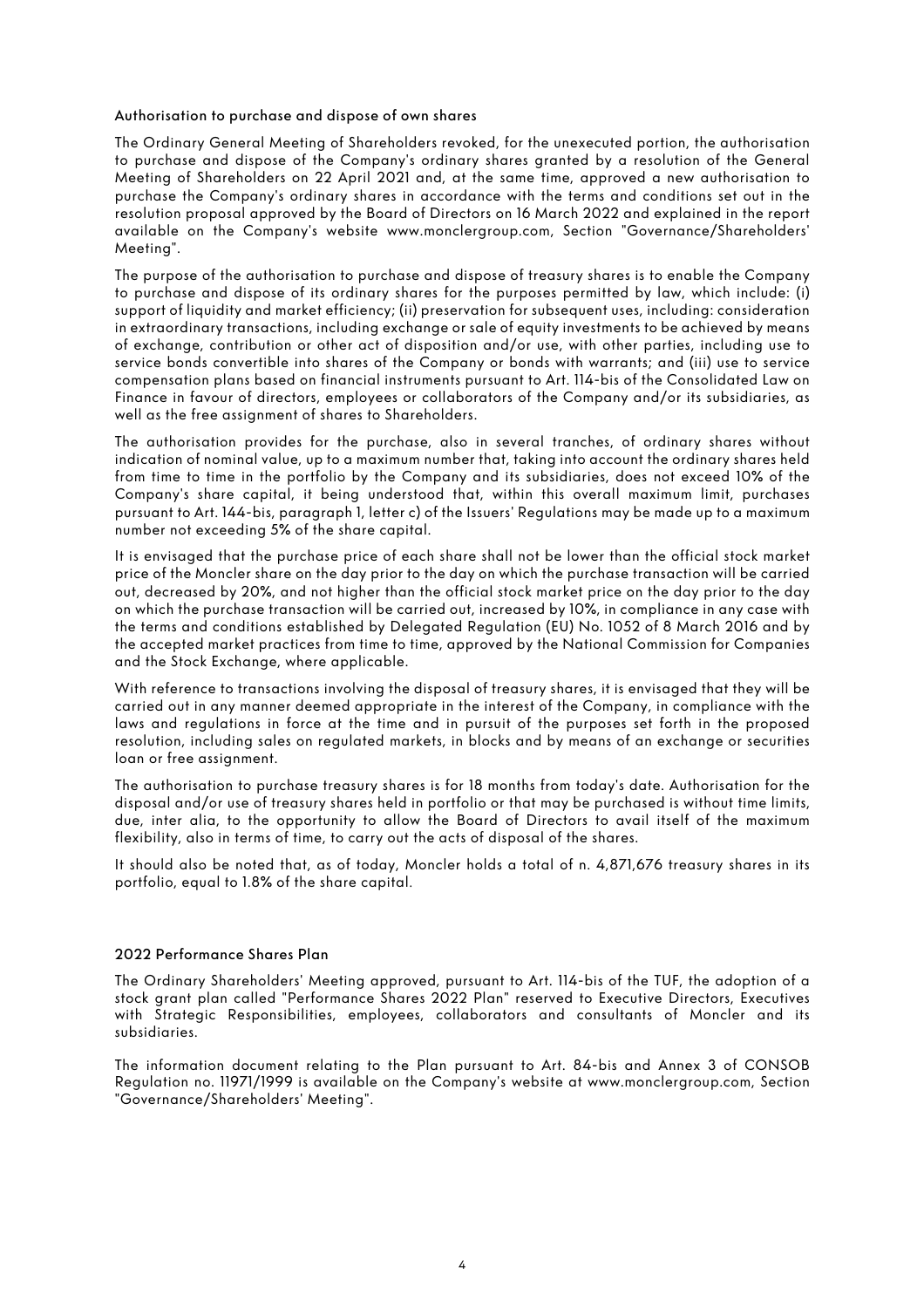#### FIRST MEETING OF THE NEWLY APPOINTED BOARD OF DIRECTORS

The Board of Directors, which met at the end of the Ordinary Shareholders' Meeting, verified that the Directors appointed today meet the requirements of current legislation for holding the office of Director of the Company, and assessed the existence of the independence requirements pursuant to Articles 147 ter, paragraph 4, and 148, paragraph 3, of the Consolidated Law on Finance and Article 2 of the Corporate Governance Code, for the Directors who have declared that they meet such requirements.

The following Directors resulted to be independent: Bettina Fetzer, Gabriele Galateri di Genola, Alessandra Gritti, Jeanne Jackson, Diva Moriani, Guido Pianaroli and Maria Sharapova.

The Board of Directors appointed Remo Ruffini as Chairman of the Company and Marco De Benedetti as Vice-Chairman. The Board also appointed Remo Ruffini as Chief Executive Officer and Roberto Eggs and Luciano Santel as Executive Directors, granting them the respective powers. Luciano Santel was granted additional powers by virtue of his appointment as Director in charge of the internal control and risk management system and as Manager in charge of preparing corporate accounting documents pursuant to and for the purposes of Article 154-bis of the Consolidated Law on Finance and Article 19.4 of the Articles of Association.

The Board of Directors appointed Alessandra Gritti as Lead Independent Director of the Company in compliance with recommendations 13 and 14 of the Corporate Governance Code.

The Board of Directors also appointed the members of the Nomination and Remuneration Committee, the Control, Risk and Sustainability Committee and the Related Parties Committee.

The members of all the committees will remain in office until the approval of the financial statements as at 31 December 2024, unless they cease to serve early.

In particular, the following have been appointed

- for the Nomination and Remuneration Committee, the non-Executive Directors in majority Independent: Diva Moriani, Marco De Benedetti and Alessandra Gritti (including Diva Moriani as Chairman);
- for the Control, Risks and Sustainability Committee, the non-Executive Directors in majority Independent: Gabriele Galateri di Genola, Marco De Benedetti and Guido Pianaroli (including Gabriele Galateri di Genola as Chairman); and
- for the Related Parties Committee, the non-Executive Independent Directors: Alessandra Gritti, Diva Moriani and Guido Pianaroli (including Alessandra Gritti as Chairman).

The summary report of the voting and the minutes of today's Shareholders' Meeting will be made available as per the procedures and terms set out in current legislation.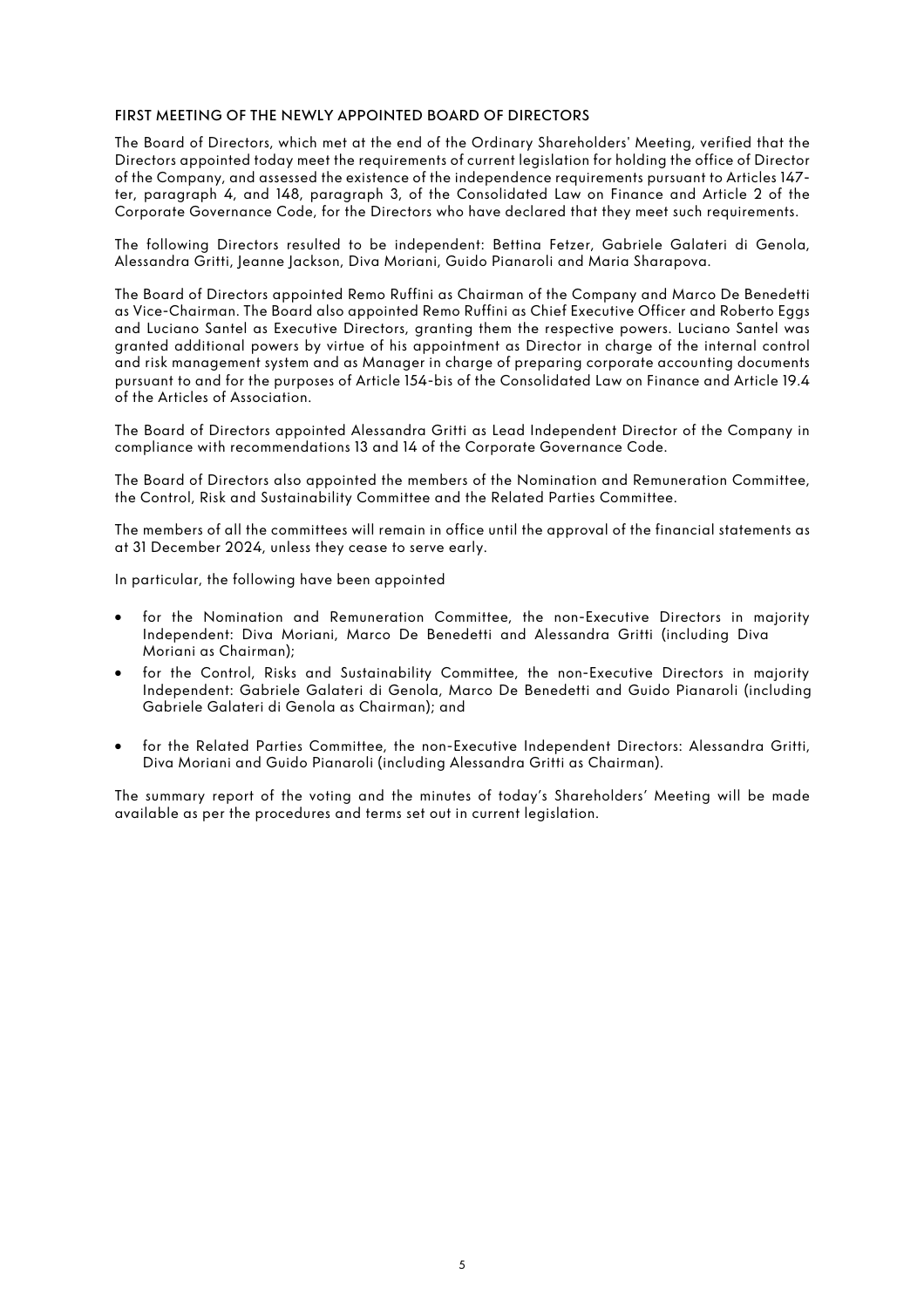#### Biographies

#### Bettina Fetzer

Bettina Fetzer is Vice President Communications & Marketing Mercedes‐Benz AG.

After working in various positions within Daimler AG and its subsidiaries, Ms. Fetzer became Head of Global Communications Mercedes‐Benz in 2015. Thereafter she was appointed youngest Vice President at Mercedes‐Benz in 2018 and became the first female CMO of the company.

Ms. Fetzer is a noted expert in Communications and Marketing, refocusing on luxury as a key driver of the Mercedes‐Benz strategy.

In her current function, she is an impetus generator for the brand, responsible for the internal and external positioning of the Mercedes-Benz brand, company and its products amongst all global communicative target groups.

Ms. Fetzer acted as a founding ambassador for establishing Mercedes‐Benz new corporate Culture "Leadership 20X". She is a leader who actively fosters empowerment and drives a working culture of appreciation, enablement and trust.

Ms. Fetzer has served as a Director of Laureus World Sports Awards (in conjunction with Richemont) and is currently a member of the Board of Advisors of Mercedes‐Benz Museum.

Ms. Fetzer holds a Diploma in European Business Studies from Hochschule Landshut and an MA in Business Management from the Lord Ashcroft International Business School, Cambridge.

#### Jeanne Jackson

Jeanne P. Jackson is CEO of MSP Capital, a private equity and consulting firm that she founded in 2002 and a Board member of Monster Beverages and Delta Air Lines.

She recently also served as Board member of Nike, McDonald's, Kraft Heinz and Nordstrom.

She is an early leader in the development of e-commerce already in the 1990's and has guided some of the world's most iconic companies through massive changes in consumer behavior and the technology that serves them.

In 2018, she retired from Nike, Inc. after 16 years, serving first as a Board member for seven years, then stepping into successive roles inside the company as President, then Senior Advisor to the CEO leading the teams that created the infrastructure and processes enabling Nike's DTC capacity.

Previously to Nike, Ms. Jackson has served as the CEO and President of Wal-Mart.com USA, President and CEO of Banana Republic, a division of Gap, while simultaneously as President and CEO for Gap's Direct division. Prior to Gap, she held various retail and consumer Brand management positions with Victoria's Secret, The Walt Disney Company and Saks Fifth Avenue.

She is currently a member of the International Women's Forum, and has, in the past, been recognized by Business Week as "One of the Year's 25 Best Managers," by Fortune as one of "The Most Powerful Women in Business," and by Ad Age as one of "The Most Powerful Women in Sports."

Ms. Jackson holds a Bachelor in Science from the University of Colorado, and an MBA from Harvard's Graduate School of Business Administration.

#### Maria Sharapova

Maria Sharapova is a world-class tennis champion, investor and entrepreneur.

After moving to the United States from Russia at age six to pursue her tennis career, Ms. Sharapova turned professional at the age of 14. She won Wimbledon at age 17 - the first of her five career Grand Slam titles – and was the 7th female player in the open era to complete the career Grand Slam.

Outside of tennis, Ms. Sharapova is an active founder, CEO and business investor.

In 2012 she founded her premium confection line, Sugarpova, where she oversees the day-to-day decision-making and growth of the company from creative branding and packaging, to product R&D and retail expansion.

Ms. Sharapova has also been expanding her business portfolio as an investor and strategic advisor to a variety of companies, including Tonal, Therabody, Public.com, Bala, and more.

Across all of her business ventures, Ms. Sharapova works with her partners to advise on a variety of aspects of each business — including product development, creative branding, content strategy, growth and expansion.

Ms. Sharapova is also passionate about design and architecture — launching her first-ever furniture collection in partnership with Rove Concepts.